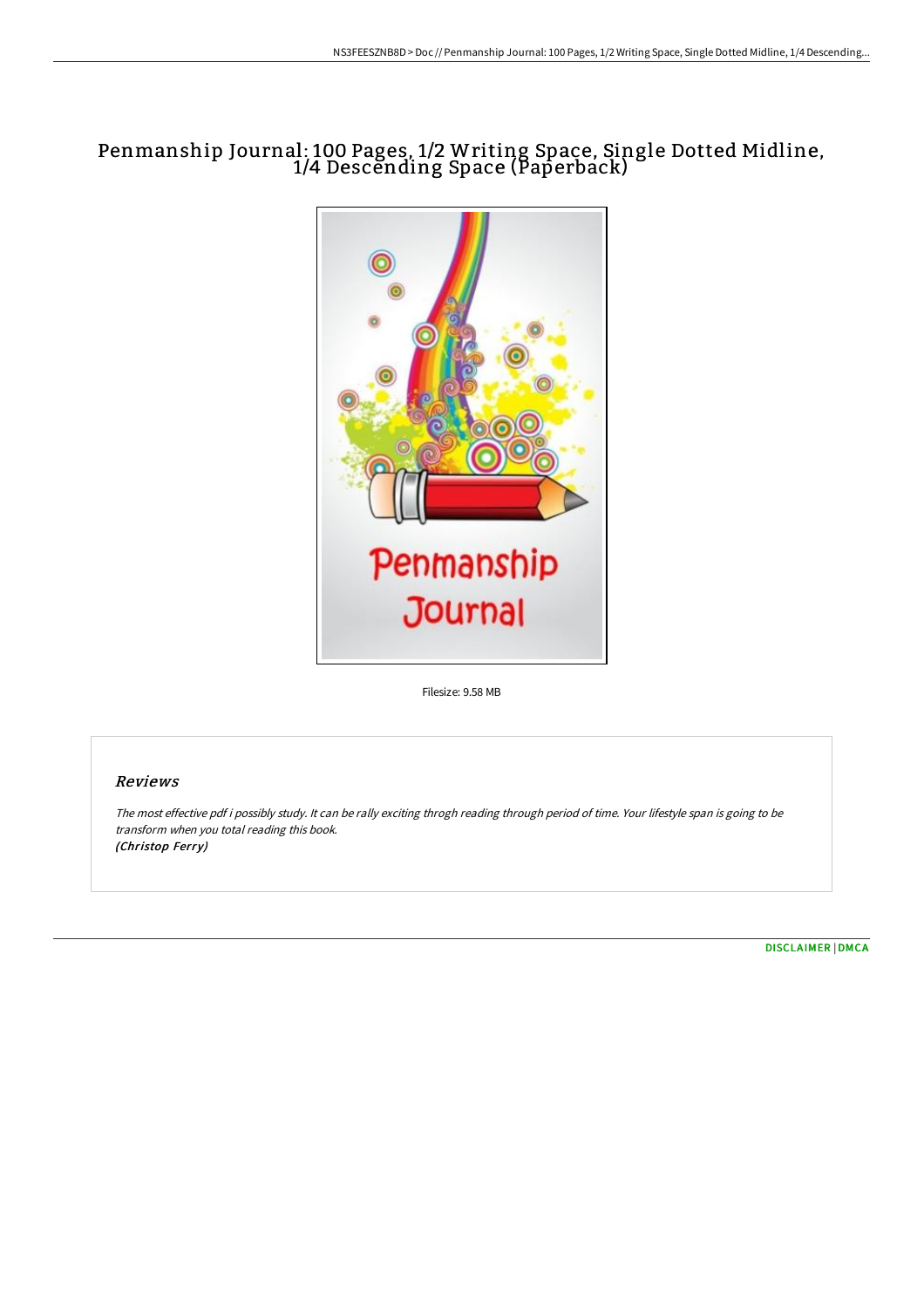## PENMANSHIP JOURNAL: 100 PAGES, 1/2 WRITING SPACE, SINGLE DOTTED MIDLINE, 1/4 DESCENDING SPACE (PAPERBACK)



Createspace Independent Publishing Platform, United States, 2016. Paperback. Condition: New. Language: English . Brand New Book \*\*\*\*\* Print on Demand \*\*\*\*\*.Blank workbooks for skill-building practice that students need in reading, writing, math, and more1/2 writing space, single dotted midline, and 1/4 descending space Ideal for Kindergarten and Grades 1-4 9 lines per page, Horizontal rule on both sides100 pages, White Paper, Non-RefillablePaperback, 5 x 8 Undated, Unnumbered.

 $\sqrt{\frac{1}{n}}$ Read [Penmanship](http://www.bookdirs.com/penmanship-journal-100-pages-1-x2f-2-writing-spa.html) Journal: 100 Pages, 1/2 Writing Space, Single Dotted Midline, 1/4 Descending Space (Paperback) Online

 $\blacksquare$ Download PDF [Penmanship](http://www.bookdirs.com/penmanship-journal-100-pages-1-x2f-2-writing-spa.html) Journal: 100 Pages, 1/2 Writing Space, Single Dotted Midline, 1/4 Descending Space (Paperback)